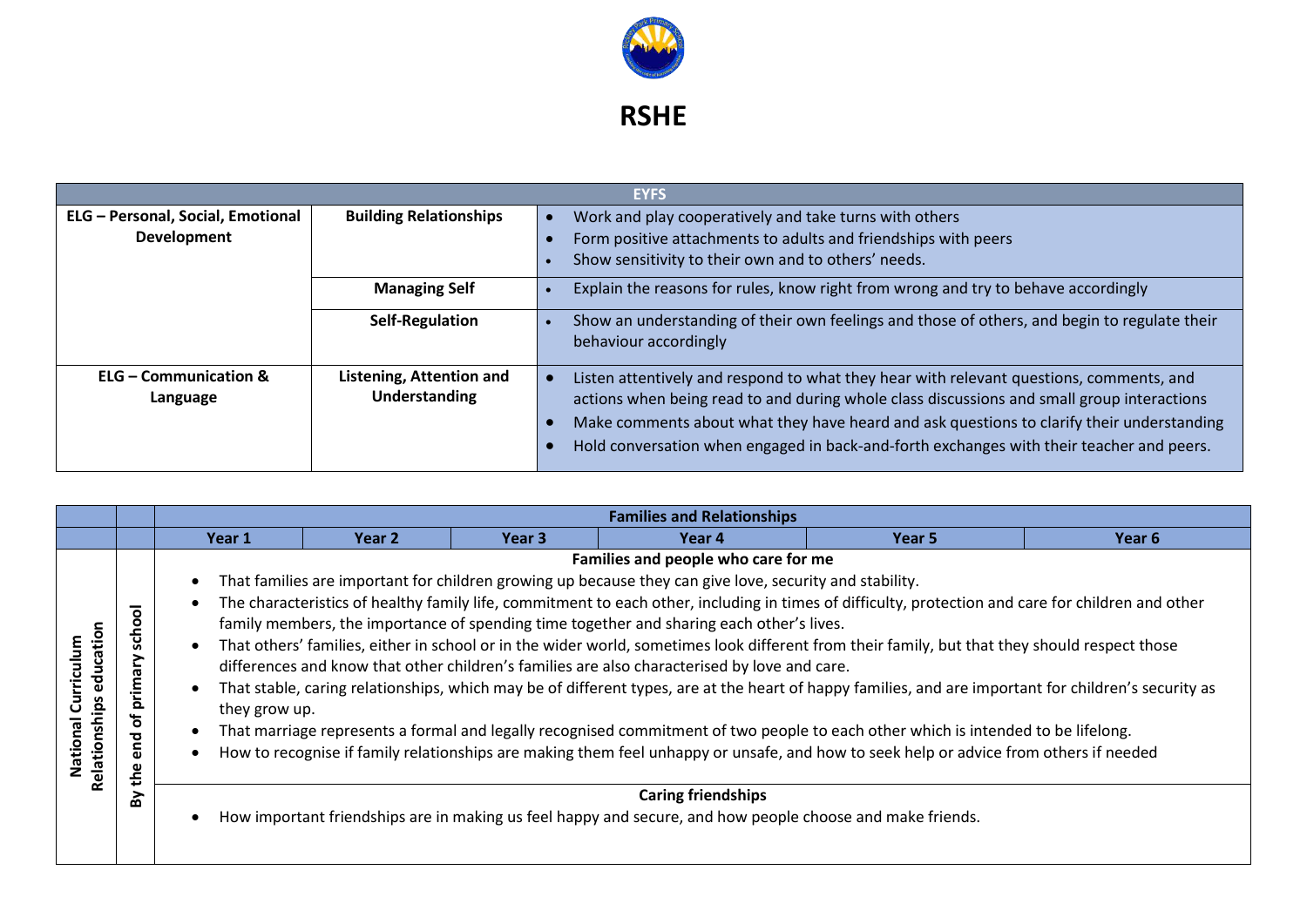|        |                                                                                                                                                                                                                                                                                              | $\bullet$                     |                                          |                                                                            |                                                                                                                | The characteristics of friendships, including mutual respect, truthfulness, trustworthiness, loyalty, kindness, generosity, trust, sharing interests and |        |  |  |  |  |  |
|--------|----------------------------------------------------------------------------------------------------------------------------------------------------------------------------------------------------------------------------------------------------------------------------------------------|-------------------------------|------------------------------------------|----------------------------------------------------------------------------|----------------------------------------------------------------------------------------------------------------|----------------------------------------------------------------------------------------------------------------------------------------------------------|--------|--|--|--|--|--|
|        |                                                                                                                                                                                                                                                                                              |                               |                                          | experiences and support with problems and difficulties.                    |                                                                                                                |                                                                                                                                                          |        |  |  |  |  |  |
|        |                                                                                                                                                                                                                                                                                              |                               |                                          |                                                                            |                                                                                                                | That healthy friendships are positive and welcoming towards others, and do not make others feel lonely or excluded.                                      |        |  |  |  |  |  |
|        |                                                                                                                                                                                                                                                                                              |                               |                                          |                                                                            |                                                                                                                | That most friendships have ups and downs, and that these can often be worked through so that the friendship is repaired or even strengthened,            |        |  |  |  |  |  |
|        | and that resorting to violence is never right.                                                                                                                                                                                                                                               |                               |                                          |                                                                            |                                                                                                                |                                                                                                                                                          |        |  |  |  |  |  |
|        | How to recognise who to trust and who not to trust, how to judge when a friendship is making them feel unhappy or uncomfortable, managing<br>$\bullet$<br>conflict, how to manage these situations and how to seek help or advice from others, if needed.<br><b>Respectful relationships</b> |                               |                                          |                                                                            |                                                                                                                |                                                                                                                                                          |        |  |  |  |  |  |
|        |                                                                                                                                                                                                                                                                                              |                               |                                          |                                                                            |                                                                                                                |                                                                                                                                                          |        |  |  |  |  |  |
|        |                                                                                                                                                                                                                                                                                              |                               |                                          |                                                                            |                                                                                                                | The importance of respecting others, even when they are very different from them (for example, physically, in character, personality or                  |        |  |  |  |  |  |
|        |                                                                                                                                                                                                                                                                                              |                               |                                          |                                                                            | backgrounds), or make different choices or have different preferences or beliefs.                              |                                                                                                                                                          |        |  |  |  |  |  |
|        |                                                                                                                                                                                                                                                                                              |                               |                                          |                                                                            | Practical steps they can take in a range of different contexts to improve or support respectful relationships. |                                                                                                                                                          |        |  |  |  |  |  |
|        |                                                                                                                                                                                                                                                                                              |                               | The conventions of courtesy and manners. |                                                                            |                                                                                                                |                                                                                                                                                          |        |  |  |  |  |  |
|        |                                                                                                                                                                                                                                                                                              |                               |                                          | The importance of self-respect and how this links to their own happiness.  |                                                                                                                |                                                                                                                                                          |        |  |  |  |  |  |
|        |                                                                                                                                                                                                                                                                                              |                               |                                          |                                                                            |                                                                                                                | That in school and in wider society they can expect to be treated with respect by others, and that in turn they should show due respect to others,       |        |  |  |  |  |  |
|        |                                                                                                                                                                                                                                                                                              |                               |                                          |                                                                            |                                                                                                                | including those in positions of authority. About different types of bullying (including cyberbullying), the impact of bullying, responsibilities of      |        |  |  |  |  |  |
|        |                                                                                                                                                                                                                                                                                              |                               |                                          | bystanders (primarily reporting bullying to an adult) and how to get help. |                                                                                                                |                                                                                                                                                          |        |  |  |  |  |  |
|        |                                                                                                                                                                                                                                                                                              | $\bullet$                     |                                          |                                                                            | What a stereotype is, and how stereotypes can be unfair, negative or destructive.                              |                                                                                                                                                          |        |  |  |  |  |  |
|        |                                                                                                                                                                                                                                                                                              |                               |                                          |                                                                            | The importance of permission-seeking and giving in relationships with friends, peers and adults.               |                                                                                                                                                          |        |  |  |  |  |  |
|        |                                                                                                                                                                                                                                                                                              |                               |                                          |                                                                            |                                                                                                                |                                                                                                                                                          |        |  |  |  |  |  |
|        |                                                                                                                                                                                                                                                                                              | Year 1                        | Year 2                                   | Year 3                                                                     | Year 4                                                                                                         | Year 5                                                                                                                                                   | Year 6 |  |  |  |  |  |
|        |                                                                                                                                                                                                                                                                                              | <b>Exploring how</b>          | Understanding                            | Learning that                                                              |                                                                                                                |                                                                                                                                                          |        |  |  |  |  |  |
|        |                                                                                                                                                                                                                                                                                              | families are                  | ways to show                             | problems can                                                               |                                                                                                                | Identifying ways families                                                                                                                                |        |  |  |  |  |  |
|        | <b>Skills</b>                                                                                                                                                                                                                                                                                | different to each             | respect for                              | occur in families                                                          |                                                                                                                | might make children feel                                                                                                                                 |        |  |  |  |  |  |
|        |                                                                                                                                                                                                                                                                                              | other                         | different families.                      | and that there is                                                          |                                                                                                                | unhappy or unsafe.                                                                                                                                       |        |  |  |  |  |  |
|        |                                                                                                                                                                                                                                                                                              |                               |                                          | help available if                                                          |                                                                                                                |                                                                                                                                                          |        |  |  |  |  |  |
|        |                                                                                                                                                                                                                                                                                              |                               |                                          | needed.                                                                    |                                                                                                                |                                                                                                                                                          |        |  |  |  |  |  |
|        |                                                                                                                                                                                                                                                                                              | To understand                 | To know that                             | To know that I can                                                         |                                                                                                                | To know that marriage is a                                                                                                                               |        |  |  |  |  |  |
| Family |                                                                                                                                                                                                                                                                                              | that families look            | families can be                          | talk to trusted                                                            |                                                                                                                | legal commitment and is a                                                                                                                                |        |  |  |  |  |  |
|        |                                                                                                                                                                                                                                                                                              |                               |                                          |                                                                            |                                                                                                                |                                                                                                                                                          |        |  |  |  |  |  |
|        |                                                                                                                                                                                                                                                                                              | after us. To know             | made up of                               | adults or services                                                         |                                                                                                                | choice people can make. To                                                                                                                               |        |  |  |  |  |  |
|        |                                                                                                                                                                                                                                                                                              | some words to                 | different people.                        | such as Childline if                                                       |                                                                                                                | know that if I have a                                                                                                                                    |        |  |  |  |  |  |
|        |                                                                                                                                                                                                                                                                                              | describe how                  | To know that                             | I experience                                                               |                                                                                                                | problem, I can call ChildLine                                                                                                                            |        |  |  |  |  |  |
|        | Knowledge                                                                                                                                                                                                                                                                                    | people are related            | families may be                          | family problems.                                                           |                                                                                                                | on 0800 1111.                                                                                                                                            |        |  |  |  |  |  |
|        |                                                                                                                                                                                                                                                                                              | (eg. auntie,                  | different to my                          |                                                                            |                                                                                                                |                                                                                                                                                          |        |  |  |  |  |  |
|        |                                                                                                                                                                                                                                                                                              | cousin). To know<br>that some | family.                                  |                                                                            |                                                                                                                |                                                                                                                                                          |        |  |  |  |  |  |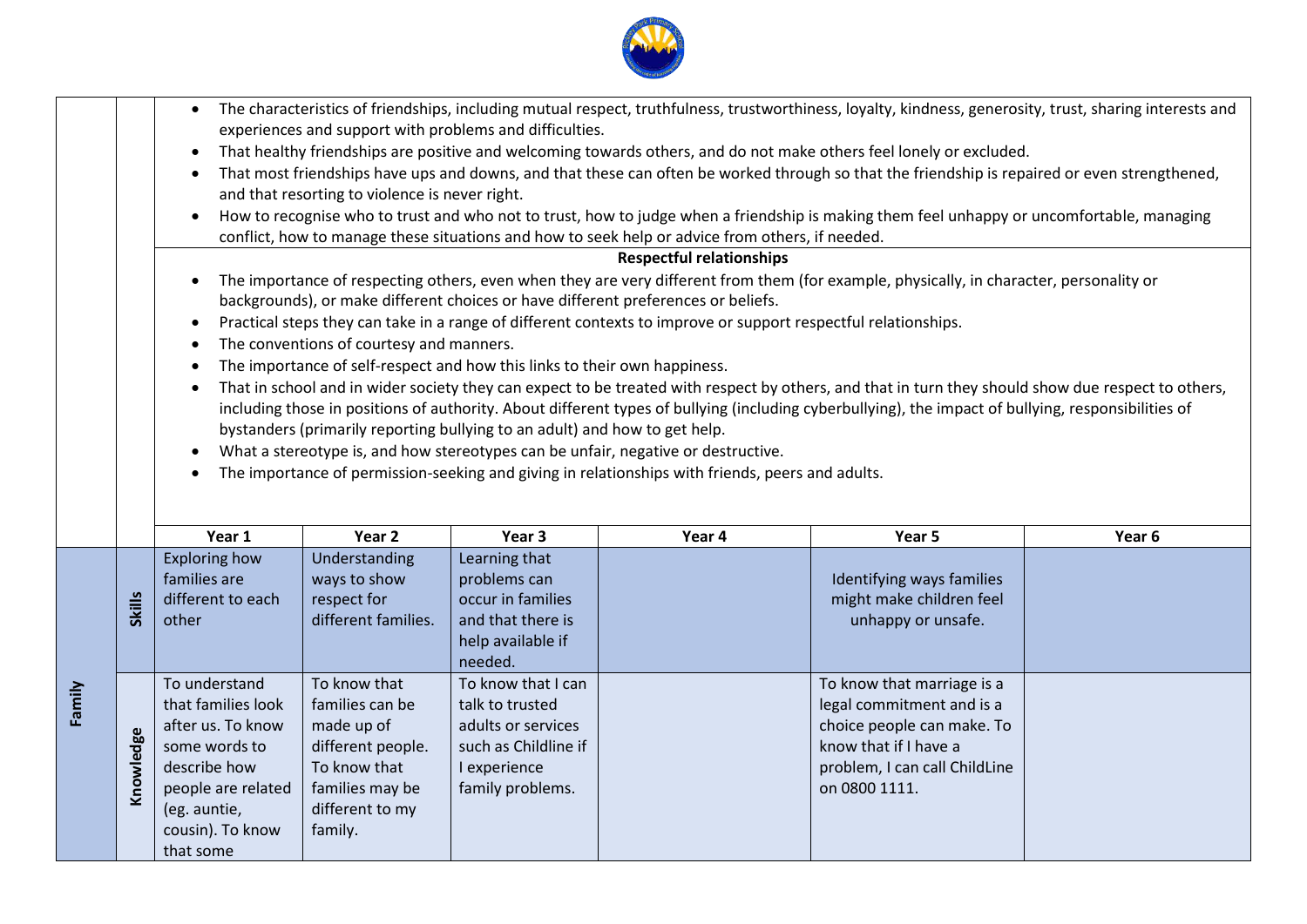

|                          |               | information about<br>me and my family<br>is personal.                                                                                                                    |                                                                                                                                                                                |                                                                                                                                                                                                                      |                                                                                                                                                                                                |                                                                                                                                                                                |                                                                                                                                                              |
|--------------------------|---------------|--------------------------------------------------------------------------------------------------------------------------------------------------------------------------|--------------------------------------------------------------------------------------------------------------------------------------------------------------------------------|----------------------------------------------------------------------------------------------------------------------------------------------------------------------------------------------------------------------|------------------------------------------------------------------------------------------------------------------------------------------------------------------------------------------------|--------------------------------------------------------------------------------------------------------------------------------------------------------------------------------|--------------------------------------------------------------------------------------------------------------------------------------------------------------|
|                          |               | <b>Exploring how</b>                                                                                                                                                     | Understanding                                                                                                                                                                  | Exploring ways to                                                                                                                                                                                                    | Exploring physical and                                                                                                                                                                         | Exploring the impact that                                                                                                                                                      |                                                                                                                                                              |
| <b>Friendships</b>       | <b>Skills</b> | friendship<br>problems can be<br>overcome.<br><b>Exploring friendly</b><br>behaviours                                                                                    | difficulties in<br>friendships and<br>discussing action<br>that can be taken                                                                                                   | resolve friendship<br>problems.<br>Developing an<br>understanding of<br>the impact of<br>bullying and what<br>to do if bullying<br>occurs.                                                                           | emotional boundaries in<br>friendships.                                                                                                                                                        | bullying might have.<br>Exploring issues which<br>might be encountered in<br>friendships and how these<br>might impact the<br>friendship.                                      | Identifying ways to resolve<br>conflict through negotiation<br>and compromise.                                                                               |
|                          | Knowledge     | To understand<br>some<br>characteristics of a<br>positive<br>friendship. To<br>understand that<br>friendships can<br>have problems but<br>that these can be<br>overcome. | To know some<br>problems which<br>might happen in<br>friendships. To<br>understand that<br>some problems in<br>friendships might<br>be more serious<br>and need<br>addressing. | To know that<br>bullying can be<br>physical or verbal.<br>To know that<br>bullying is<br>repeated, not a<br>one off event. To<br>know that<br>violence is never<br>the right way to<br>solve a friendship<br>problem | To understand the different<br>roles related to bullying<br>including victim, bully and<br>bystander. To understand<br>that everyone has the right<br>to decide what happens to<br>their body. | To understand what might<br>lead to someone bullying<br>others. To know what<br>action a bystander can take<br>when they see bullying.                                         | To know that a conflict is a<br>disagreement or argument<br>and can occur in friendships.<br>To understand the concepts<br>of negotiation and<br>compromise. |
|                          | <b>Skills</b> |                                                                                                                                                                          | <b>Exploring the</b><br>conventions of<br>manners in<br>different<br>situations.                                                                                               | Identifying who I<br>can trust.<br><b>Exploring the</b><br>negative impact of<br>stereotyping.                                                                                                                       | <b>Exploring the conventions</b><br>of manners in different<br>situations.                                                                                                                     | <b>Exploring and questioning</b><br>the assumptions we make<br>about people based on how<br>they look.                                                                         | Discussing how and why<br>respect is an important part<br>of relationships. Identifying<br>ways to challenge<br>stereotypes.                                 |
| Respectful relationships | Knowledge     | To know that it is<br>called<br>stereotyping when<br>people think of<br>things as being 'for                                                                             | To understand<br>what good<br>manners are. To<br>understand some<br>stereotypes<br>related to jobs.                                                                            | To know that trust<br>is being able to<br>rely on someone<br>and it is an<br>important part of<br>relationships. To                                                                                                  | To understand the courtesy<br>and manners which are<br>expected in different<br>scenarios. To understand<br>some stereotypes related to<br>disability                                          | To know that stereotypes<br>can be unfair, negative and<br>destructive. To know that<br>discrimination is the unfair<br>treatment of different<br>groups of people, especially | To understand what respect<br>is. To understand that<br>everyone deserves respect<br>but respect can be lost. To<br>understand that stereotypes              |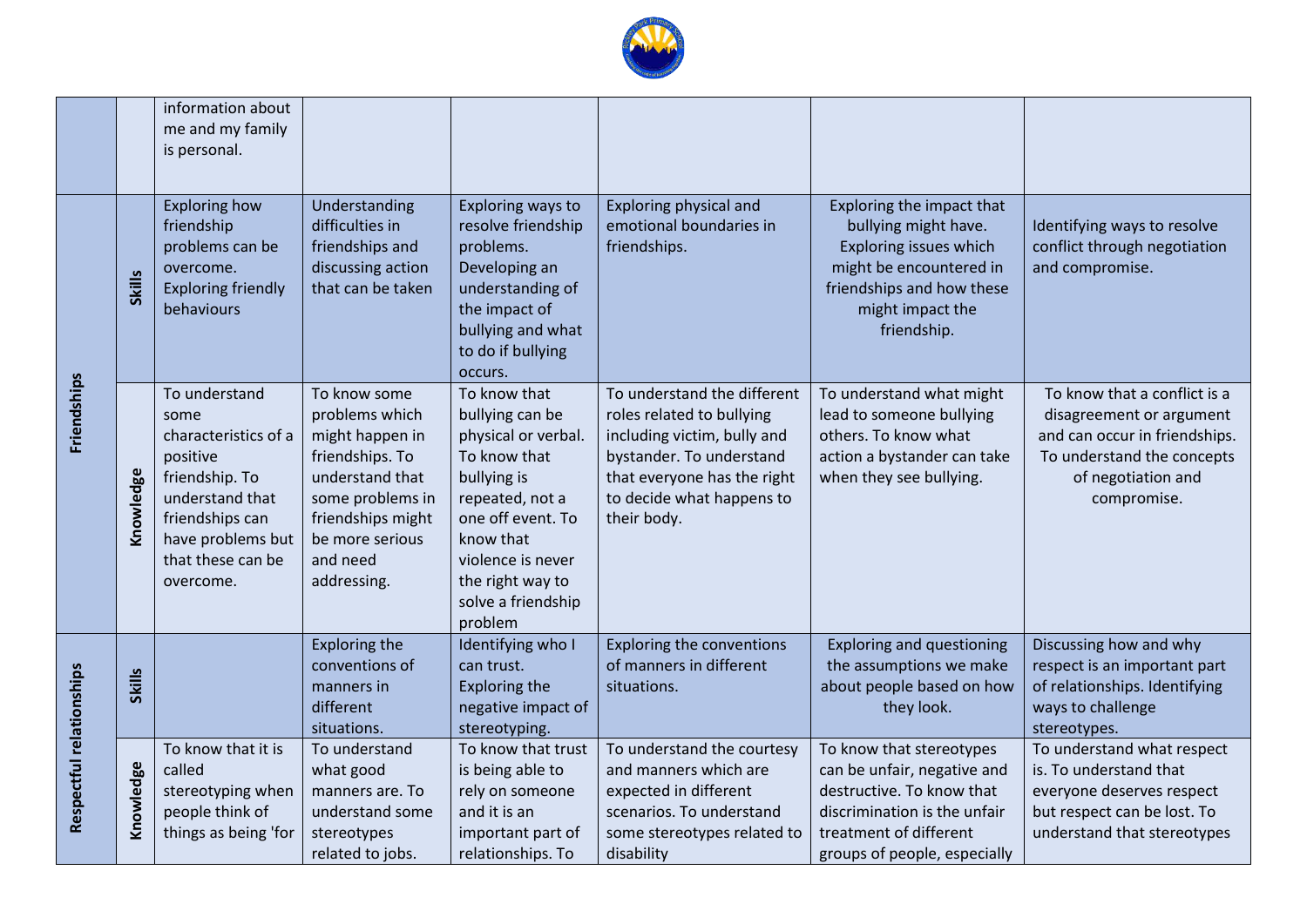

|                           |               | boys' or 'for girls'<br>only.                                                                      |                                                                       | understand that<br>there are<br>similarities and<br>differences<br>between people.                   |                                                                                                                                        | on the grounds of race, age,<br>sex, or disability           | can lead to bullying and<br>discrimination.                                                                                                                          |
|---------------------------|---------------|----------------------------------------------------------------------------------------------------|-----------------------------------------------------------------------|------------------------------------------------------------------------------------------------------|----------------------------------------------------------------------------------------------------------------------------------------|--------------------------------------------------------------|----------------------------------------------------------------------------------------------------------------------------------------------------------------------|
|                           | <b>Skills</b> |                                                                                                    | <b>Exploring how loss</b><br>and change can<br>affect us.             |                                                                                                      | Discussing how to help<br>someone who has<br>experienced a bereavement                                                                 |                                                              | Exploring the process of grief<br>and understanding that it is<br>different for different people.                                                                    |
| Change and Loss           | Knowledge     |                                                                                                    | To know that<br>there are ways we<br>can remember<br>people or events |                                                                                                      | To know that bereavement<br>describes the feeling<br>someone might have after<br>someone dies or another<br>big change in their lives. |                                                              | To understand that loss and<br>change can cause a range of<br>emotions. To know that grief<br>is the process people go<br>through when someone close<br>to them dies |
| Topic                     |               | Paws and Claws                                                                                     | Dragons                                                               | Scrapheap challenge                                                                                  | Amazia                                                                                                                                 | To Infinity and Beyond                                       | May the Norse be with you!                                                                                                                                           |
| Vocab                     |               | Behaviour<br>Care<br>Emotions<br>Family<br>Feelings<br>Friend<br>Friendly<br>Problem<br>Stereotype | Friendship<br>Love<br><b>Manners</b>                                  | <b>Bullying</b><br>Communicate<br>Empathy<br>Open questions<br>Similar<br>Solve<br>Sympathy<br>Trust | Act of kindness<br>Authority<br>Bereavement<br><b>Boundaries</b><br>Bystander<br>Permission                                            | Attributes<br>Cyberbullying<br>Marriage<br>Secret<br>wedding | Authority<br>Conflict<br>Earn<br>Expectation<br>Grief<br>Grieving<br>Resolve<br>Respect                                                                              |
| Cross-curricular<br>Links |               | Diversity curriculum                                                                               |                                                                       |                                                                                                      | Safety<br><b>British Values</b>                                                                                                        |                                                              |                                                                                                                                                                      |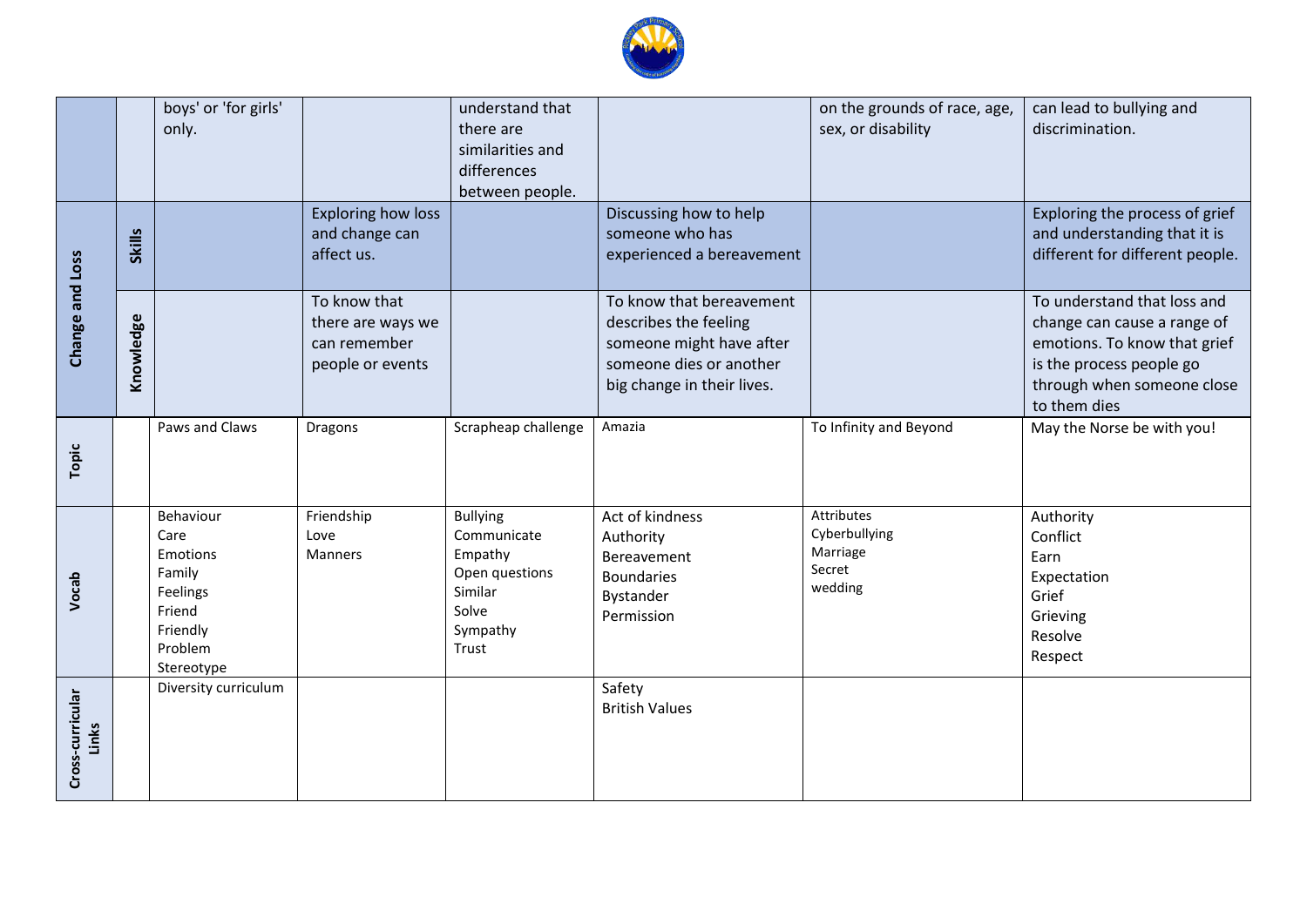

|                                                                         |                                                         |                        | <b>Health and Wellbeing</b>                                                                                        |                   |                                                                                                                                                                                                                                                                                                                                   |                                                                                                                                                                                                                                                                                                                                                                                                                                                                                                                                                                                                                                                                                                                                                                                                                                                                                                                                                                                                                                                                                                                                                                                                    |        |  |  |  |
|-------------------------------------------------------------------------|---------------------------------------------------------|------------------------|--------------------------------------------------------------------------------------------------------------------|-------------------|-----------------------------------------------------------------------------------------------------------------------------------------------------------------------------------------------------------------------------------------------------------------------------------------------------------------------------------|----------------------------------------------------------------------------------------------------------------------------------------------------------------------------------------------------------------------------------------------------------------------------------------------------------------------------------------------------------------------------------------------------------------------------------------------------------------------------------------------------------------------------------------------------------------------------------------------------------------------------------------------------------------------------------------------------------------------------------------------------------------------------------------------------------------------------------------------------------------------------------------------------------------------------------------------------------------------------------------------------------------------------------------------------------------------------------------------------------------------------------------------------------------------------------------------------|--------|--|--|--|
|                                                                         |                                                         | Year 1                 | Year 2                                                                                                             | Year <sub>3</sub> | Year 4                                                                                                                                                                                                                                                                                                                            | Year 5                                                                                                                                                                                                                                                                                                                                                                                                                                                                                                                                                                                                                                                                                                                                                                                                                                                                                                                                                                                                                                                                                                                                                                                             | Year 6 |  |  |  |
| wellbeing<br>Curriculum<br>mental<br>and<br>National<br>Physical health | ᅙ<br>scho<br>primary<br>đ<br>짇<br>$\omega$<br>the<br>λÁ | feelings.<br>$\bullet$ | experience in relation to different experiences and situations.<br>available, especially if accessed early enough. |                   | <b>Mental wellbeing</b><br>Mental wellbeing is a normal part of daily life, in the same way as physical health.<br>How to judge whether what they are feeling and how they are behaving is appropriate and proportionate.<br>That bullying (including cyberbullying) has a negative and often lasting impact on mental wellbeing. | That there is a normal range of emotions (e.g. happiness, sadness, anger, fear, surprise, nervousness) and scale of emotions that all humans<br>How to recognise and talk about their emotions, including having a varied vocabulary of words to use when talking about their own and others'<br>The benefits of physical exercise, time outdoors, community participation, voluntary and service-based activity on mental wellbeing and happiness.<br>Simple self-care techniques, including the importance of rest, time spent with friends and family and the benefits of hobbies and interests.<br>Isolation and loneliness can affect children and that it is very important for children to discuss their feelings with an adult and seek support.<br>Where and how to seek support (including recognising the triggers for seeking support), including whom in school they should speak to if they are<br>worried about their own or someone else's mental wellbeing or ability to control their emotions (including issues arising online).<br>lit is common for people to experience mental ill health. For many people who do, the problems can be resolved if the right support is made |        |  |  |  |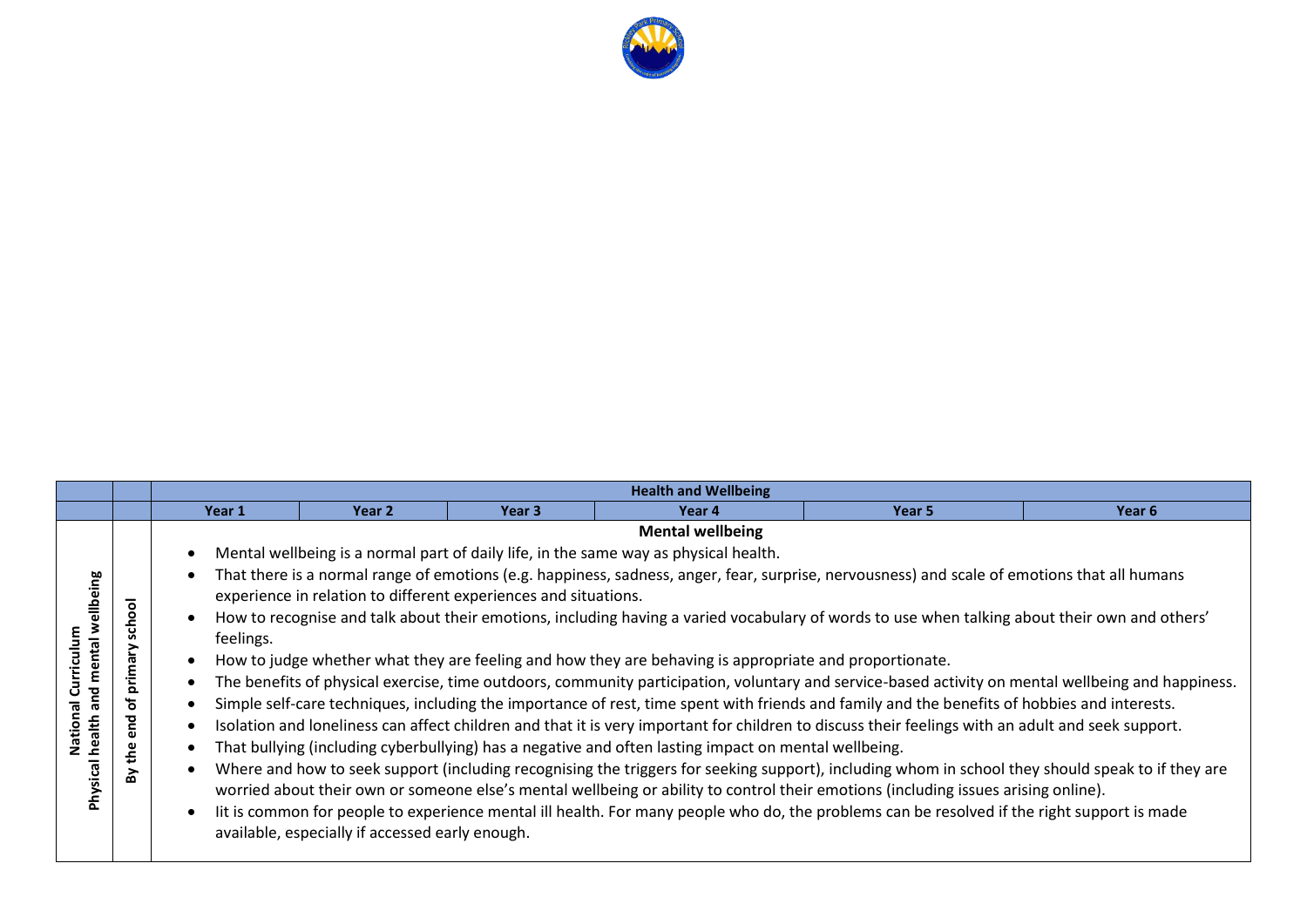

|                              |                                                                                                                               |                       |                                                 |                                                                              | <b>Physical health and fitness</b>                                                                          |                                                                                                                                        |                                                                                                                                                       |  |  |  |  |
|------------------------------|-------------------------------------------------------------------------------------------------------------------------------|-----------------------|-------------------------------------------------|------------------------------------------------------------------------------|-------------------------------------------------------------------------------------------------------------|----------------------------------------------------------------------------------------------------------------------------------------|-------------------------------------------------------------------------------------------------------------------------------------------------------|--|--|--|--|
|                              |                                                                                                                               | $\bullet$             |                                                 | The characteristics and mental and physical benefits of an active lifestyle. |                                                                                                             |                                                                                                                                        |                                                                                                                                                       |  |  |  |  |
|                              |                                                                                                                               | ٠                     |                                                 |                                                                              |                                                                                                             |                                                                                                                                        | The importance of building regular exercise into daily and weekly routines and how to achieve this; for example walking or cycling to school, a daily |  |  |  |  |
|                              |                                                                                                                               |                       |                                                 | active mile or other forms of regular, vigorous exercise.                    |                                                                                                             |                                                                                                                                        |                                                                                                                                                       |  |  |  |  |
|                              |                                                                                                                               | $\bullet$             |                                                 | The risks associated with an inactive lifestyle (including obesity).         |                                                                                                             |                                                                                                                                        |                                                                                                                                                       |  |  |  |  |
|                              | How and when to seek support including which adults to speak to in school if they are worried about their health<br>$\bullet$ |                       |                                                 |                                                                              |                                                                                                             |                                                                                                                                        |                                                                                                                                                       |  |  |  |  |
| <b>Healthy eating</b>        |                                                                                                                               |                       |                                                 |                                                                              |                                                                                                             |                                                                                                                                        |                                                                                                                                                       |  |  |  |  |
|                              | What constitutes a healthy diet (including understanding calories and other nutritional content).<br>$\bullet$                |                       |                                                 |                                                                              |                                                                                                             |                                                                                                                                        |                                                                                                                                                       |  |  |  |  |
|                              | The principles of planning and preparing a range of healthy meals.                                                            |                       |                                                 |                                                                              |                                                                                                             |                                                                                                                                        |                                                                                                                                                       |  |  |  |  |
|                              |                                                                                                                               | $\bullet$             |                                                 |                                                                              |                                                                                                             |                                                                                                                                        | The characteristics of a poor diet and risks associated with unhealthy eating (including, for example, obesity and tooth decay) and other behaviours  |  |  |  |  |
|                              |                                                                                                                               |                       | (e.g. the impact of alcohol on diet or health). |                                                                              |                                                                                                             |                                                                                                                                        |                                                                                                                                                       |  |  |  |  |
|                              |                                                                                                                               |                       |                                                 |                                                                              | <b>Health and prevention</b>                                                                                |                                                                                                                                        |                                                                                                                                                       |  |  |  |  |
|                              |                                                                                                                               | $\bullet$             |                                                 |                                                                              | How to recognise early signs of physical illness, such as weight loss, or unexplained changes to the body.  |                                                                                                                                        |                                                                                                                                                       |  |  |  |  |
|                              |                                                                                                                               |                       |                                                 |                                                                              | About safe and unsafe exposure to the sun, and how to reduce the risk of sun damage, including skin cancer. |                                                                                                                                        |                                                                                                                                                       |  |  |  |  |
|                              |                                                                                                                               | $\bullet$             |                                                 |                                                                              |                                                                                                             | The importance of sufficient good quality sleep for good health and that a lack of sleep can affect weight, mood and ability to learn. |                                                                                                                                                       |  |  |  |  |
|                              |                                                                                                                               | $\bullet$             |                                                 |                                                                              |                                                                                                             | About dental health and the benefits of good oral hygiene and dental flossing, including regular check-ups at the dentist.             |                                                                                                                                                       |  |  |  |  |
|                              |                                                                                                                               | $\bullet$             |                                                 |                                                                              |                                                                                                             | About personal hygiene and germs including bacteria, viruses, how they are spread and treated, and the importance of handwashing.      |                                                                                                                                                       |  |  |  |  |
|                              |                                                                                                                               |                       |                                                 | The facts and science relating to allergies, immunisation and vaccination.   |                                                                                                             |                                                                                                                                        |                                                                                                                                                       |  |  |  |  |
|                              |                                                                                                                               | Year 1                | Year 2                                          | Year 3                                                                       | Year 4                                                                                                      | Year 5                                                                                                                                 | Year 6                                                                                                                                                |  |  |  |  |
|                              |                                                                                                                               |                       |                                                 |                                                                              |                                                                                                             |                                                                                                                                        |                                                                                                                                                       |  |  |  |  |
|                              |                                                                                                                               | Learning how to       | <b>Exploring the</b>                            | Understanding                                                                | Developing independence                                                                                     | Developing independence                                                                                                                | Discussing ways to prevent                                                                                                                            |  |  |  |  |
|                              |                                                                                                                               | wash hands            | effect that food                                | why it is important                                                          | in looking after my teeth.                                                                                  | for protecting myself in the                                                                                                           | illness. Identifying some                                                                                                                             |  |  |  |  |
|                              | <b>Skills</b>                                                                                                                 | properly. Learning    | and drink can                                   | to look after my                                                             |                                                                                                             | sun.                                                                                                                                   | actions to take if I am worried                                                                                                                       |  |  |  |  |
|                              |                                                                                                                               | how to deal with      | have on my teeth                                | teeth.                                                                       |                                                                                                             |                                                                                                                                        | about my health or my                                                                                                                                 |  |  |  |  |
|                              |                                                                                                                               | an allergic           |                                                 |                                                                              |                                                                                                             |                                                                                                                                        | friends' health.                                                                                                                                      |  |  |  |  |
| <b>Health and prevention</b> |                                                                                                                               | reaction.             |                                                 |                                                                              |                                                                                                             |                                                                                                                                        |                                                                                                                                                       |  |  |  |  |
|                              |                                                                                                                               | To understand we      | To know that food                               | To understand                                                                | To know key facts about                                                                                     | To understand the risks of                                                                                                             | To understand that                                                                                                                                    |  |  |  |  |
|                              |                                                                                                                               | can limit the         | and drinks with                                 | ways to prevent                                                              | dental health.                                                                                              | sun exposure.                                                                                                                          | vaccinations can give us                                                                                                                              |  |  |  |  |
|                              |                                                                                                                               | spread of germs       | lots of sugar are                               | tooth decay                                                                  |                                                                                                             |                                                                                                                                        | protection against disease. To                                                                                                                        |  |  |  |  |
|                              |                                                                                                                               | by having good        | bad for my teeth.                               |                                                                              |                                                                                                             |                                                                                                                                        | know that changes in the                                                                                                                              |  |  |  |  |
|                              |                                                                                                                               | hand hygiene. To      |                                                 |                                                                              |                                                                                                             |                                                                                                                                        | body could be possible signs                                                                                                                          |  |  |  |  |
|                              | Knowledge                                                                                                                     | know the five S's     |                                                 |                                                                              |                                                                                                             |                                                                                                                                        | of illness.                                                                                                                                           |  |  |  |  |
|                              |                                                                                                                               | for sun safety: slip, |                                                 |                                                                              |                                                                                                             |                                                                                                                                        |                                                                                                                                                       |  |  |  |  |
|                              |                                                                                                                               | slop, slap, shade,    |                                                 |                                                                              |                                                                                                             |                                                                                                                                        |                                                                                                                                                       |  |  |  |  |
|                              |                                                                                                                               | sunglasses. To        |                                                 |                                                                              |                                                                                                             |                                                                                                                                        |                                                                                                                                                       |  |  |  |  |
|                              |                                                                                                                               | know that certain     |                                                 |                                                                              |                                                                                                             |                                                                                                                                        |                                                                                                                                                       |  |  |  |  |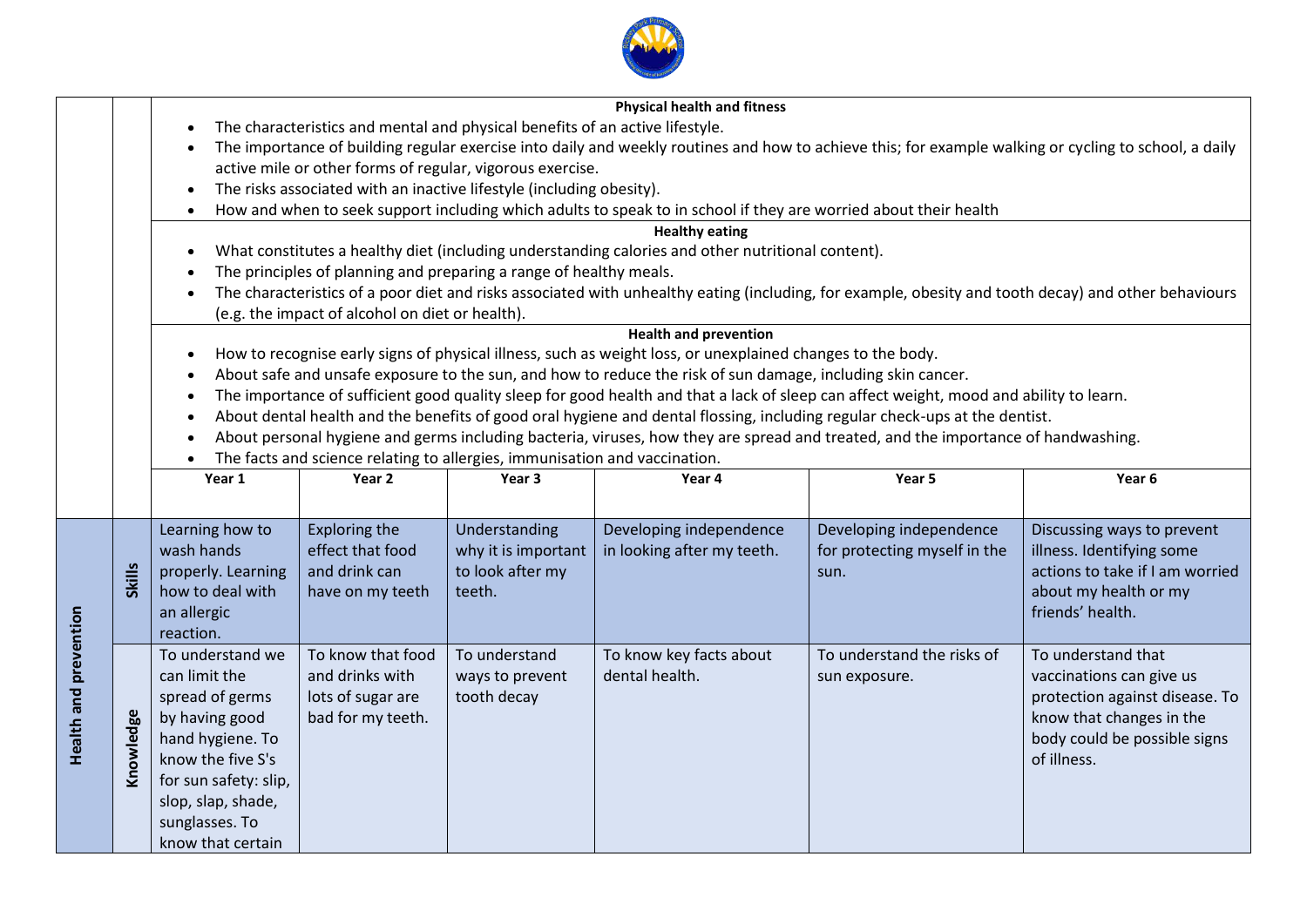

|                               |               | foods and other<br>things can cause<br>allergic reactions<br>in some people                       |                                                                                                                                                                               |                                                                                                                            |                                                                                                                                                                                                                                                                                                                              |                                                                                                                                                                                          |                                                                                                                                 |
|-------------------------------|---------------|---------------------------------------------------------------------------------------------------|-------------------------------------------------------------------------------------------------------------------------------------------------------------------------------|----------------------------------------------------------------------------------------------------------------------------|------------------------------------------------------------------------------------------------------------------------------------------------------------------------------------------------------------------------------------------------------------------------------------------------------------------------------|------------------------------------------------------------------------------------------------------------------------------------------------------------------------------------------|---------------------------------------------------------------------------------------------------------------------------------|
| Physical health and wellbeing | <b>Skills</b> | <b>Exploring positive</b><br>sleep habits.                                                        | Exploring some of<br>the benefits of a<br>healthy balanced<br>diet. Suggesting<br>how to improve<br>an unbalanced<br>meal.                                                    | Developing the<br>ability to plan for a<br>healthy lifestyle<br>with physical<br>activity, a<br>balanced diet and<br>rest. |                                                                                                                                                                                                                                                                                                                              | Considering calories and<br>food groups to plan healthy<br>meals. Developing greater<br>responsibility for ensuring<br>good quality sleep.                                               | Setting achievable goals for a<br>healthy lifestyle.                                                                            |
|                               | Knowledge     | To know that<br>sleep helps my<br>body to repair<br>itself, to grow and<br>restores my<br>energy. | To understand the<br>balance of foods<br>we need to keep<br>healthy.                                                                                                          | To know the<br>different food<br>groups and how<br>much of each of<br>them we should<br>have to have a<br>balanced diet.   |                                                                                                                                                                                                                                                                                                                              | To know that calories are<br>the unit that we use to<br>measure the amount of<br>energy certain foods give<br>us. To know that what we<br>do before bed can affect<br>our sleep quality. | To know that a number of<br>factors contribute to my<br>physical health (diet, exercise,<br>rest/relaxation, dental<br>health). |
| Mental wellbeing              | Skills        | Identifying<br>different ways to<br>manage feelings.                                              | Exploring<br>strategies to<br>manage different<br>emotions.<br>Developing<br>empathy.<br><b>Exploring the need</b><br>for perseverance<br>and developing a<br>growth mindset. | Being able to<br>breakdown a<br>problem into<br>smaller parts to<br>overcome it.                                           | Explore ways we can make<br>ourselves feel happy or<br>happier.<br>Developing the ability to<br>appreciate the emotions of<br>others in different<br>situations.<br>Learning to take<br>responsibility for my<br>emotions by knowing that I<br>can control some things but<br>not others.<br>Developing a growth<br>mindset. | Taking responsibility for my<br>own feelings.                                                                                                                                            | Developing strategies for<br>being resilient in challenging<br>situations                                                       |
|                               | Knowledg      | To know that<br>strengths are<br>things we are<br>good at. To know                                | To know that we<br>can feel more<br>than one emotion<br>at a time. To know                                                                                                    | To understand the<br>importance of<br>belonging. To<br>understand what a                                                   | To know that it is normal to<br>experience a range of<br>emotions. To know that<br>mental health refers to our                                                                                                                                                                                                               |                                                                                                                                                                                          | To understand that a number<br>of factors contribute to my<br>mental health (Diet, exercise,<br>rest/relaxation). To know the   |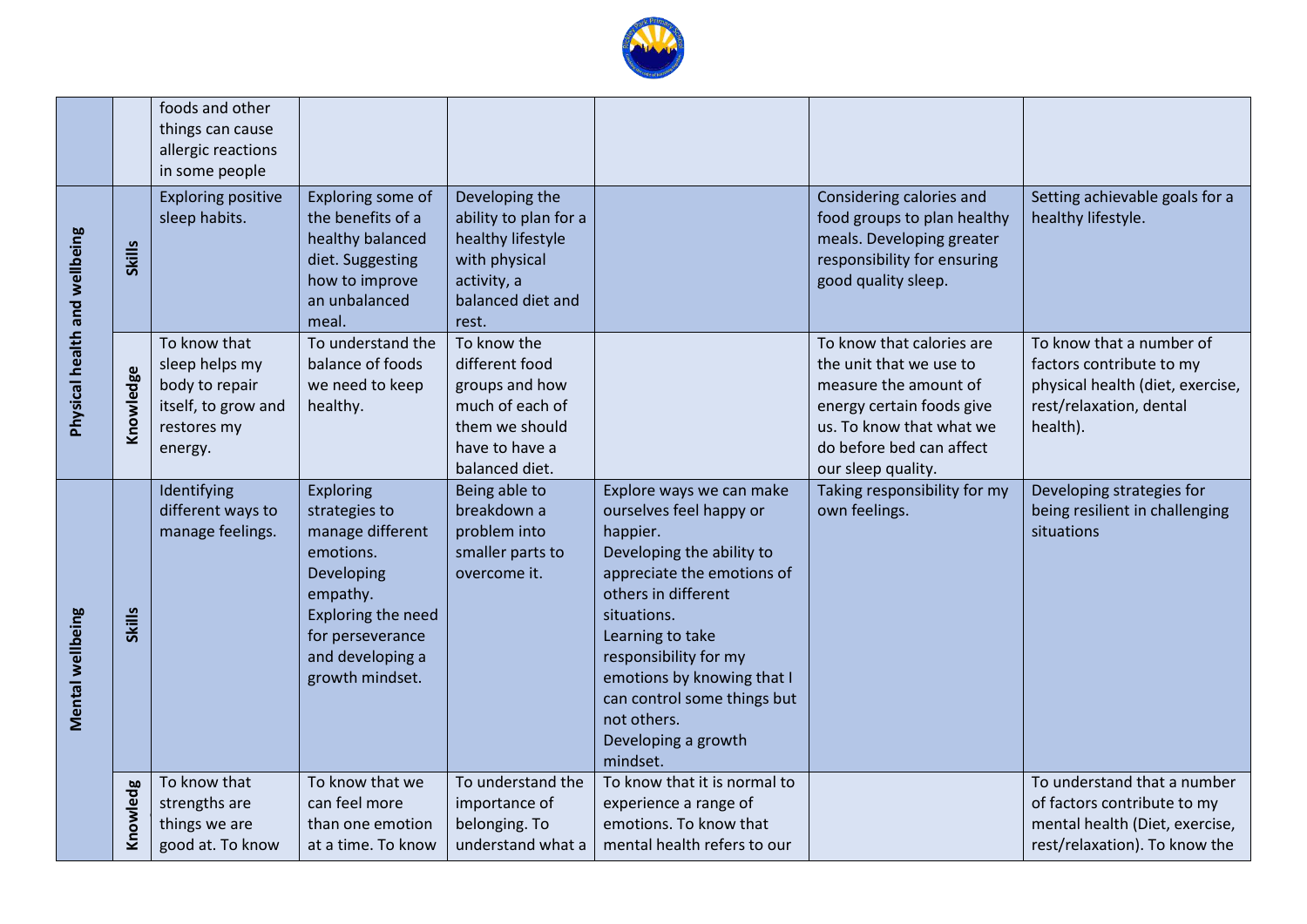

|                      | that qualities<br>describe what we<br>are like. To know<br>the words to<br>describe some<br>positive and<br>negative<br>emotions. | that a growth<br>mindset means<br>being positive<br>about challenges<br>and finding ways<br>to overcome<br>them. | problem or barrier<br>is and that these<br>can be overcome.                          | emotional wellbeing, rather<br>than physical. To<br>understand that mistakes<br>can help us to learn. To<br>know who can help if we<br>are worried about our own<br>or other people's mental<br>health. |                                                   | effects technology can have<br>on mental health. |
|----------------------|-----------------------------------------------------------------------------------------------------------------------------------|------------------------------------------------------------------------------------------------------------------|--------------------------------------------------------------------------------------|---------------------------------------------------------------------------------------------------------------------------------------------------------------------------------------------------------|---------------------------------------------------|--------------------------------------------------|
| Topic                | Big Lights Big City                                                                                                               | Celebrations                                                                                                     | Scrapheap<br>challenge                                                               | Amazia                                                                                                                                                                                                  | Eureka                                            | Tiempo de Fiesta                                 |
| Vocab                | Allergy<br>Emotions<br>Feelings<br>Germs<br>Ill (poorly)<br>Qualities<br>Relax                                                    | Diet<br>Exercise<br>Goal<br>Growth mindset<br>Healthy<br>Physical activity<br>Relaxation<br>Skill<br>Strengths   | Alone<br>Balance<br><b>Barriers</b><br>Belonging<br>Identity<br>Lonely<br>Resilience | Fluoride<br>Mental health<br>Negative emotions<br>Positive emotions<br>Visualise                                                                                                                        | Fail<br>Protect<br>Responsibility<br><b>Steps</b> | Antibodies<br>Habit<br>Vaccination               |
| curricular<br>Cross- | Safety curriculum                                                                                                                 |                                                                                                                  |                                                                                      | Dental hygiene                                                                                                                                                                                          |                                                   |                                                  |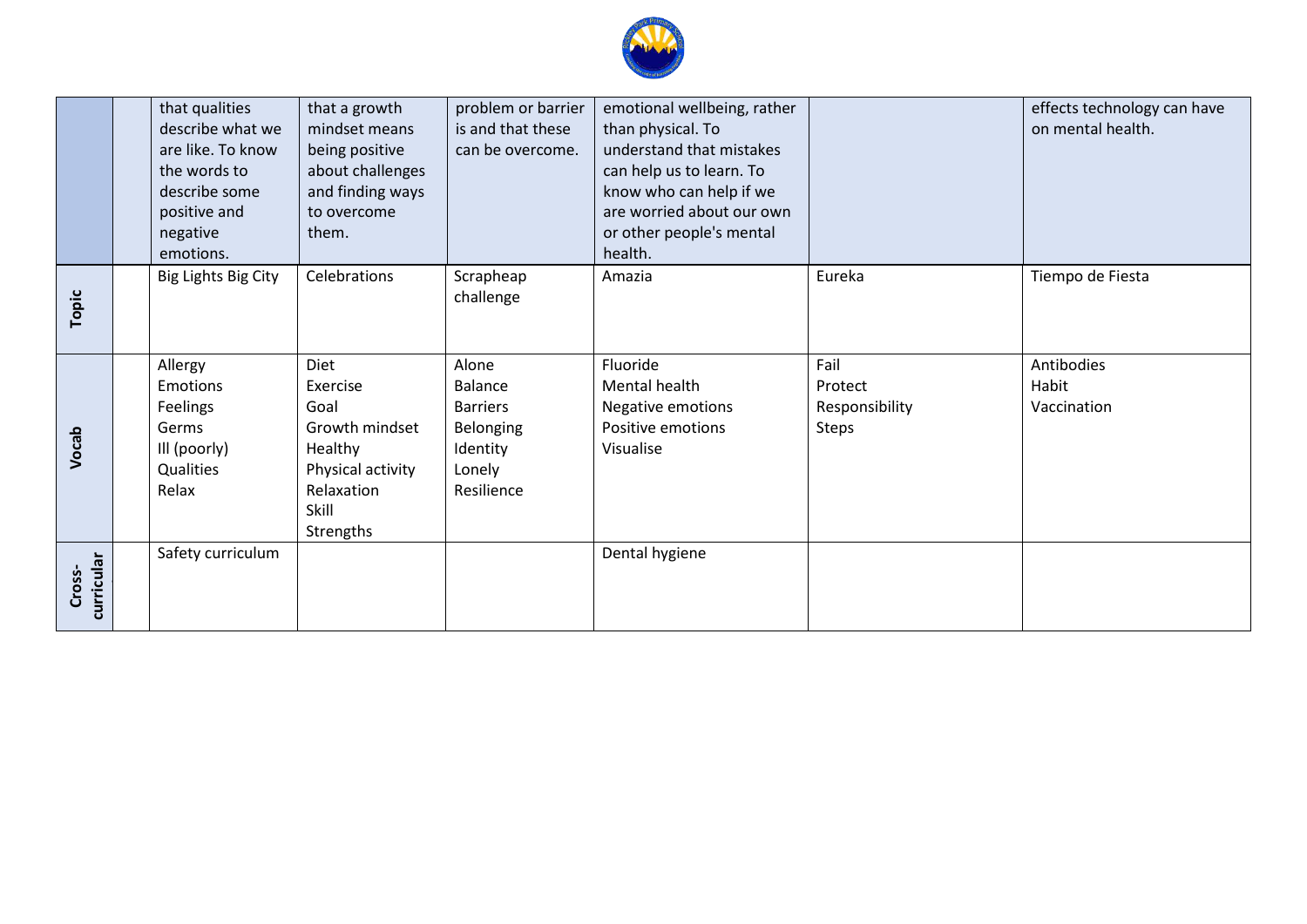

|                           |                                           |                                                                                                                                                                                                                                                                                                                                                                                                                                                                                                                                                                                                                                                                                                                                                       | <b>Safety and the Changing Body</b> |                   |                                                                                                                                                                                                                                                                                                                                                                                                                                                                                         |                                                                                                                                                                                                                                                                               |                                                                                                                                                            |  |  |  |  |
|---------------------------|-------------------------------------------|-------------------------------------------------------------------------------------------------------------------------------------------------------------------------------------------------------------------------------------------------------------------------------------------------------------------------------------------------------------------------------------------------------------------------------------------------------------------------------------------------------------------------------------------------------------------------------------------------------------------------------------------------------------------------------------------------------------------------------------------------------|-------------------------------------|-------------------|-----------------------------------------------------------------------------------------------------------------------------------------------------------------------------------------------------------------------------------------------------------------------------------------------------------------------------------------------------------------------------------------------------------------------------------------------------------------------------------------|-------------------------------------------------------------------------------------------------------------------------------------------------------------------------------------------------------------------------------------------------------------------------------|------------------------------------------------------------------------------------------------------------------------------------------------------------|--|--|--|--|
|                           |                                           | Year 1                                                                                                                                                                                                                                                                                                                                                                                                                                                                                                                                                                                                                                                                                                                                                | Year 2                              | Year <sub>3</sub> | Year 4                                                                                                                                                                                                                                                                                                                                                                                                                                                                                  | Year 5                                                                                                                                                                                                                                                                        | Year 6                                                                                                                                                     |  |  |  |  |
| educatio<br>Curriculum    | ᅙ<br>င်္<br>rima                          | <b>Online relationships</b><br>That people sometimes behave differently online, including by pretending to be someone they are not.<br>$\bullet$<br>That the same principles apply to online relationships as to face-to-face relationships, including the importance of respect for others online<br>$\bullet$<br>including when we are anonymous.<br>The rules and principles for keeping safe online, how to recognise risks, harmful content and contact, and how to report them.<br>$\bullet$<br>How to critically consider their online friendships and sources of information including awareness of the risks associated with people they have<br>$\bullet$<br>never met.<br>How information and data is shared and used online.<br>$\bullet$ |                                     |                   |                                                                                                                                                                                                                                                                                                                                                                                                                                                                                         |                                                                                                                                                                                                                                                                               |                                                                                                                                                            |  |  |  |  |
| Relationships<br>National | ௨<br>$\bullet$<br>ᅙ<br>Ē.<br>ω<br>£<br>ΣÅ | $\bullet$<br>$\bullet$<br>to being safe.<br>$\bullet$<br>$\bullet$<br>$\bullet$<br>$\bullet$<br>$\bullet$                                                                                                                                                                                                                                                                                                                                                                                                                                                                                                                                                                                                                                             |                                     |                   | <b>Being safe</b><br>What sorts of boundaries are appropriate in friendships with peers and others (including in a digital context).<br>How to recognise and report feelings of being unsafe or feeling bad about any adult.<br>How to ask for advice or help for themselves or others, and to keep trying until they are heard.<br>How to report concerns or abuse, and the vocabulary and confidence needed to do so.<br>Where to get advice e.g. family, school and/or other sources | That each person's body belongs to them, and the differences between appropriate and inappropriate or unsafe physical, and other, contact.<br>How to respond safely and appropriately to adults they may encounter (in all contexts, including online) whom they do not know. | About the concept of privacy and the implications of it for both children and adults; including that it is not always right to keep secrets if they relate |  |  |  |  |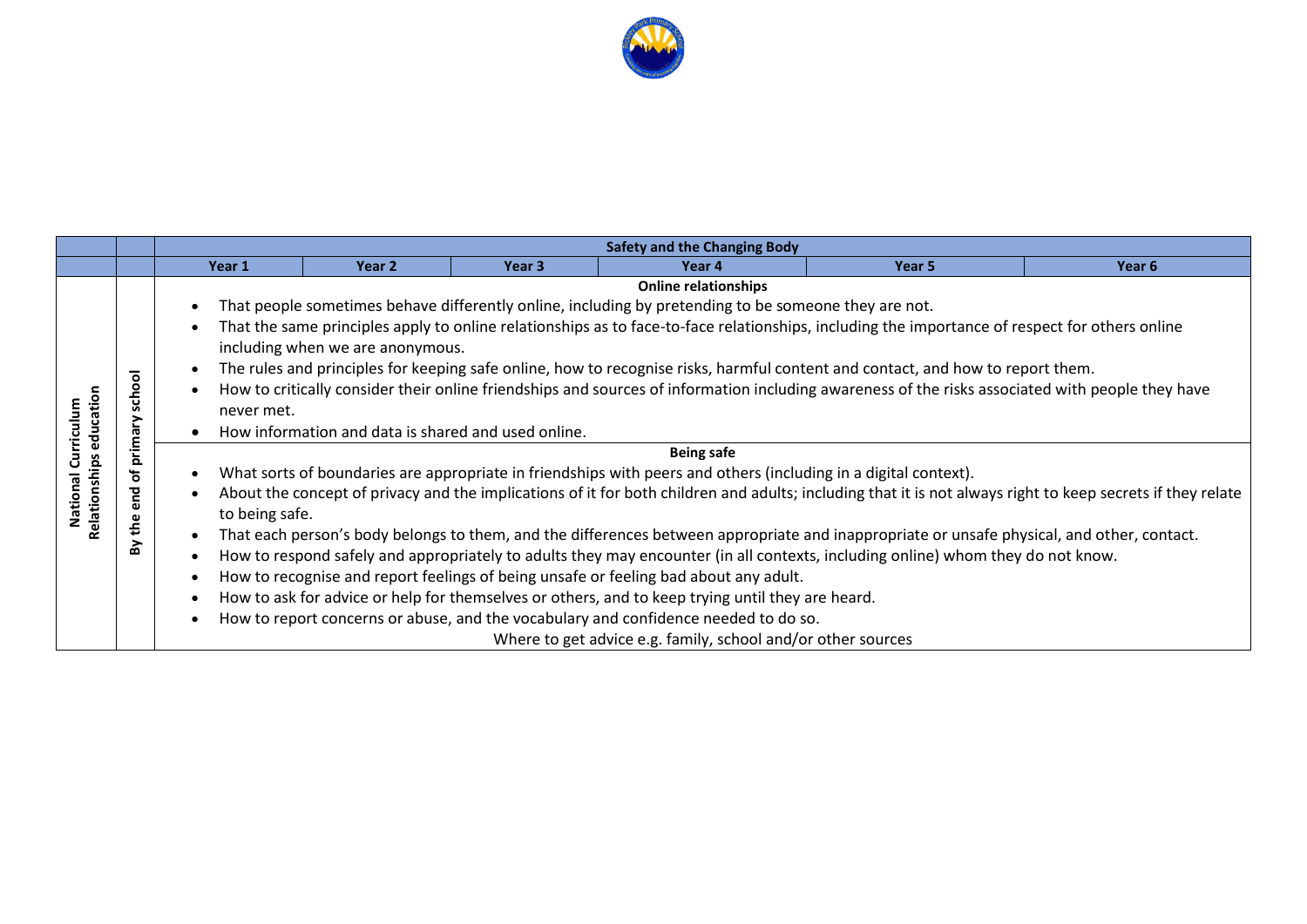| health and mental wellbeing<br>National Curriculum<br>Physical |               | selected and targeted. | content online on their own and others' mental and physical wellbeing.<br>importance of keeping personal information private.<br>impact on mental health.<br>Where and how to report concerns and get support with issues online. |                                                                                                              | <b>Internet safety and harms</b><br>That for most people the internet is an integral part of life and has many benefits.<br>About the benefits of rationing time spent online, the risks of excessive time spent on electronic devices and the impact of positive and negative<br>How to consider the effect of their online actions on others and know how to recognise and display respectful behaviour online and the<br>Why social media, some computer games and online gaming, for example, are age restricted.<br>That the internet can also be a negative place where online abuse, trolling, bullying and harassment can take place, which can have a negative<br>How to be a discerning consumer of information online including understanding that information, including that from search engines, is ranked, |                                                                                     |                                                     |
|----------------------------------------------------------------|---------------|------------------------|-----------------------------------------------------------------------------------------------------------------------------------------------------------------------------------------------------------------------------------|--------------------------------------------------------------------------------------------------------------|---------------------------------------------------------------------------------------------------------------------------------------------------------------------------------------------------------------------------------------------------------------------------------------------------------------------------------------------------------------------------------------------------------------------------------------------------------------------------------------------------------------------------------------------------------------------------------------------------------------------------------------------------------------------------------------------------------------------------------------------------------------------------------------------------------------------------|-------------------------------------------------------------------------------------|-----------------------------------------------------|
|                                                                |               |                        |                                                                                                                                                                                                                                   |                                                                                                              | Drugs, alcohol and tobacco<br>The facts about legal and illegal harmful substances and associated risks, including smoking, alcohol use and drug-taking.<br><b>Changing adolescent body</b><br>Key facts about puberty and the changing adolescent body, particularly from age 9 through to age 11, including physical and emotional changes.<br>About menstrual wellbeing including the key facts about the menstrual cycle.                                                                                                                                                                                                                                                                                                                                                                                             |                                                                                     |                                                     |
|                                                                |               |                        | How to make a clear and efficient call to emergency services if necessary.                                                                                                                                                        |                                                                                                              | <b>Basic first aid</b><br>Concepts of basic first-aid, for example dealing with common injuries, including head injuries.                                                                                                                                                                                                                                                                                                                                                                                                                                                                                                                                                                                                                                                                                                 |                                                                                     |                                                     |
|                                                                |               | Year 1                 | Year 2                                                                                                                                                                                                                            | Year 3                                                                                                       | Year 4<br>Discussing how to seek help                                                                                                                                                                                                                                                                                                                                                                                                                                                                                                                                                                                                                                                                                                                                                                                     | Year 5                                                                              | Year <sub>6</sub><br>Exploring online relationships |
| Being safe<br>(Including                                       | <b>Skills</b> |                        | Discussing the<br>concept of<br>privacy. Exploring<br>ways to stay safe<br>online.                                                                                                                                                | Exploring ways to<br>respond to<br>cyberbullying or<br>unkind behaviour<br>online. Developing<br>skills as a | if I need to.<br>Exploring what to do if an<br>adult makes me feel<br>uncomfortable.                                                                                                                                                                                                                                                                                                                                                                                                                                                                                                                                                                                                                                                                                                                                      | Developing an<br>understanding of how to<br>ensure relationships online<br>are safe | including dealing with<br>problems.                 |

**CALL AN**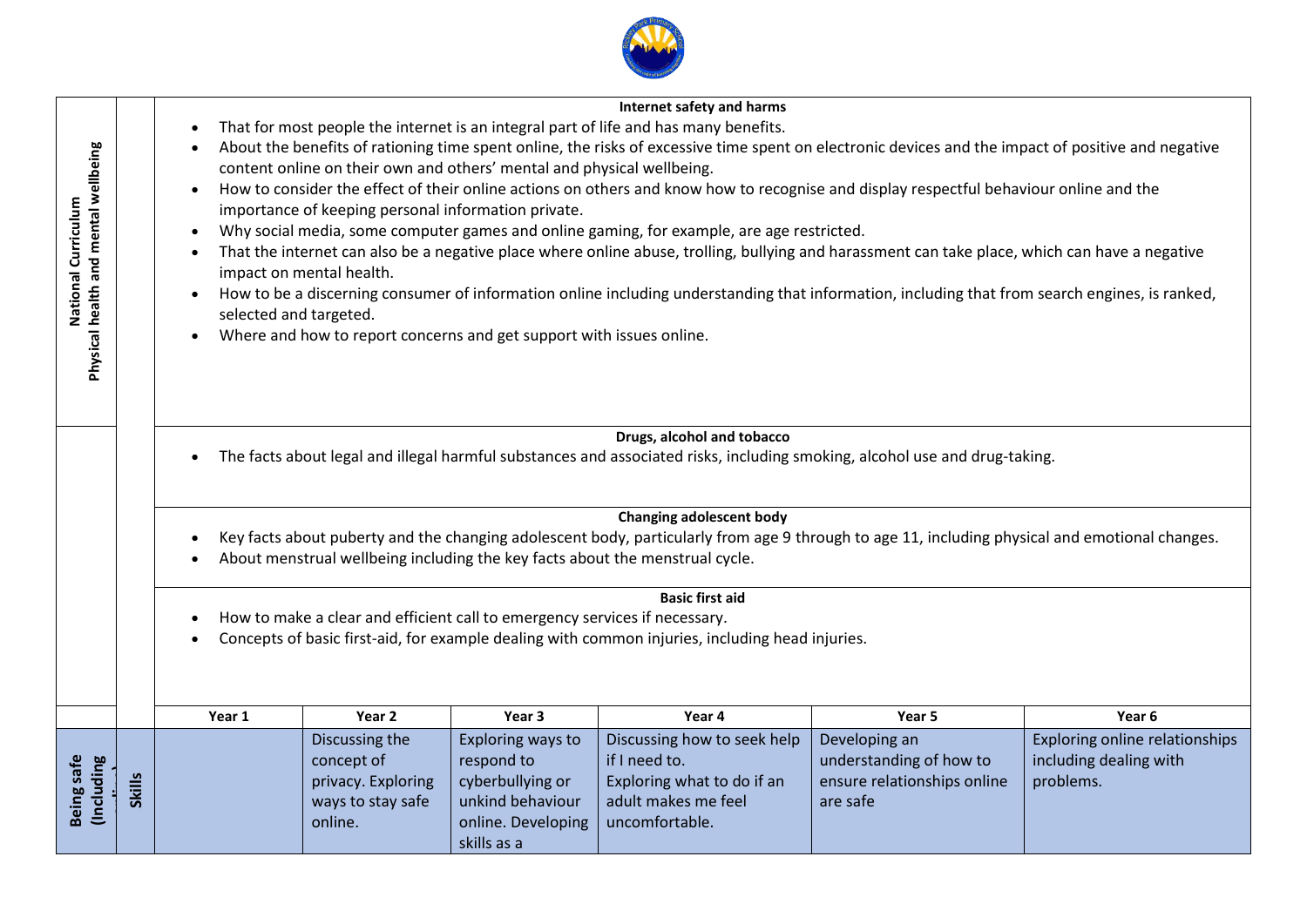

|                            |               |                                                                                                                         |                                                                                                                                                                                                                  | responsible digital<br>citizen. Identifying<br>things people<br>might do near<br>roads which are<br>unsafe.                                                                                 | Learning about the benefits<br>and risks of sharing<br>information online.                                                 |                                                                                                                                              |                                                                                                                                                                         |
|----------------------------|---------------|-------------------------------------------------------------------------------------------------------------------------|------------------------------------------------------------------------------------------------------------------------------------------------------------------------------------------------------------------|---------------------------------------------------------------------------------------------------------------------------------------------------------------------------------------------|----------------------------------------------------------------------------------------------------------------------------|----------------------------------------------------------------------------------------------------------------------------------------------|-------------------------------------------------------------------------------------------------------------------------------------------------------------------------|
|                            | Knowledge     | To know that<br>some types of<br>physical contact<br>are never<br>appropriate.                                          | To know the<br>PANTS rule. To<br>know that I should<br>tell an adult if I<br>see something<br>which makes me<br>uncomfortable<br>online. To<br>understand the<br>difference<br>between secrets<br>and surprises. | To understand<br>that cyberbullying<br>is bullying which<br>takes place online.<br>To know the rules<br>for being safe near<br>roads.                                                       | To understand that there<br>are risks to sharing things<br>online.<br>To know the difference<br>between private and public | To know the steps to take<br>before sending a message<br>online (using the THINK<br>mnemonic). To know some<br>of the possible risks online. | To understand that online<br>relationships should be<br>treated in the same way as<br>face-to-face relationships. To<br>know where to get help with<br>online problems. |
|                            | <b>Skills</b> | Learning what is<br>and is not safe to<br>put in or on our<br>bodies.                                                   | Exploring what<br>people can do to<br>feel better when<br>they are ill.<br>Learning how to<br>be safe around<br>medicines.                                                                                       | <b>Exploring that</b><br>people and things<br>can influence me<br>and that I need to<br>make the right<br>decision for me.<br><b>Exploring choices</b><br>and decisions that<br>I can make. | Discussing the benefits of<br>being a non-smoker.                                                                          | Learning to make 'for' and<br>'against' arguments to help<br>with decision making.                                                           | Discussing the reasons why<br>adults may or may not drink<br>alcohol.                                                                                                   |
| Drugs, alcohol and tobacco | Knowledge     | To know that<br>some things are<br>unsafe to put onto<br>or into my body<br>and to ask an<br>adult if I am not<br>sure. | To know that<br>medicine can help<br>us when we are ill.<br>To understand<br>that we should<br>only take<br>medicines when a<br>trusted adult says<br>we can.                                                    | To understand<br>that other people<br>can influence our<br>choices.                                                                                                                         | To understand the risks<br>associated with smoking<br>tobacco.                                                             | To know some strategies I<br>can use to overcome<br>pressure from others and<br>make my own decisions.                                       | To understand the risks<br>associated with drinking<br>alcohol.                                                                                                         |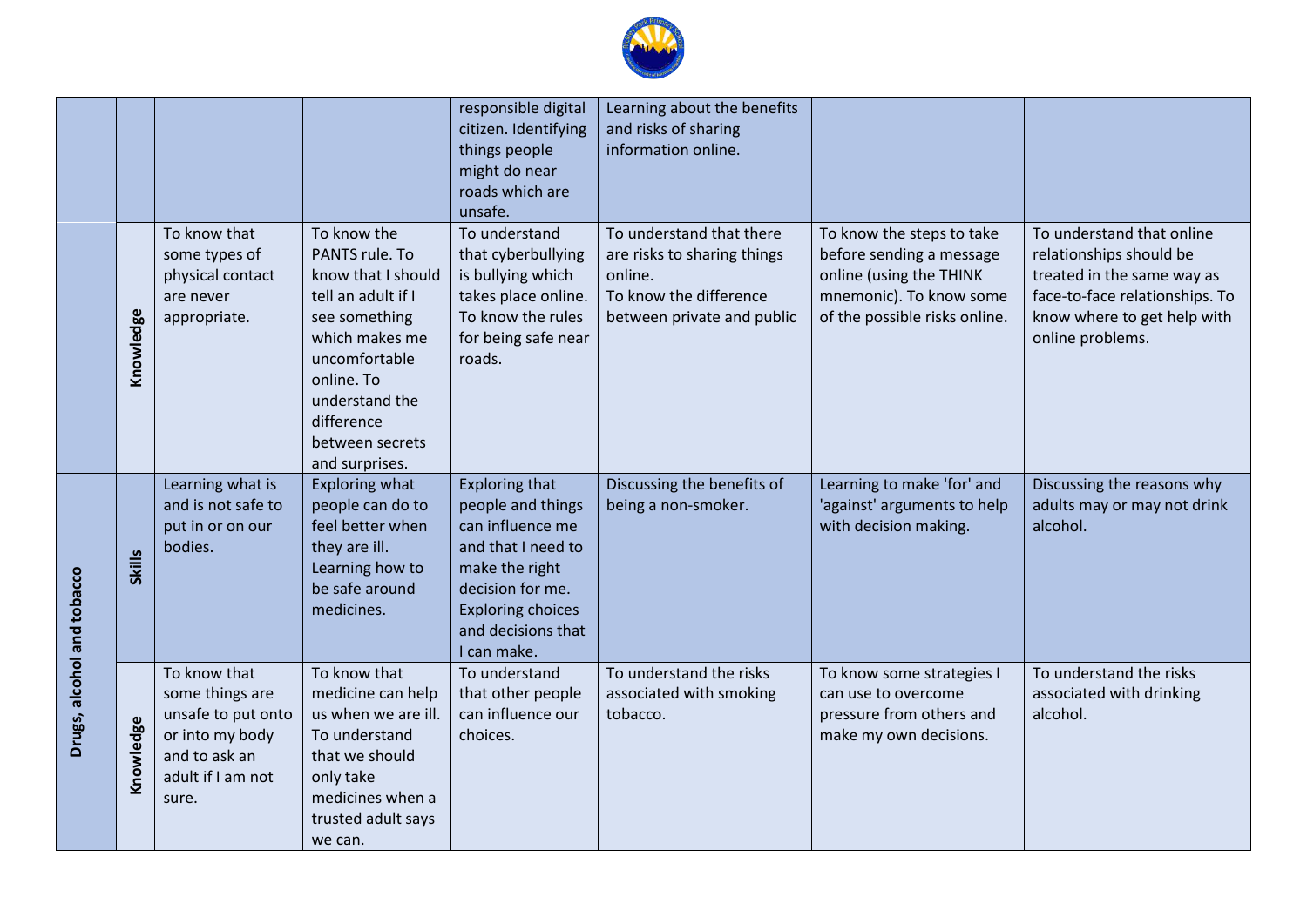

| The changing adolescent body | Skills        |                                                                                                                                                                                                                                                       |                                                                         |                                                                                                                   | Discussing some physical<br>and emotional changes<br>during puberty                                                  | Identifying reliable sources<br>of help with puberty.                                                                                                                                                                                           | Discussing problems which<br>might be encountered during<br>puberty and using knowledge<br>to help. |
|------------------------------|---------------|-------------------------------------------------------------------------------------------------------------------------------------------------------------------------------------------------------------------------------------------------------|-------------------------------------------------------------------------|-------------------------------------------------------------------------------------------------------------------|----------------------------------------------------------------------------------------------------------------------|-------------------------------------------------------------------------------------------------------------------------------------------------------------------------------------------------------------------------------------------------|-----------------------------------------------------------------------------------------------------|
|                              | Knowledge     |                                                                                                                                                                                                                                                       | To know the<br>names of parts of<br>my body including<br>private parts. |                                                                                                                   | To understand the physical<br>changes to both male and<br>female bodies as people<br>grow from children to<br>adults | To understand the process<br>of the menstrual cycle.<br>To know the names of the<br>external sexual parts of the<br>body and the internal<br>reproductive organs.<br>To know that puberty<br>happens at different ages<br>for different people. | To understand how a baby is<br>conceived and develops.                                              |
| <b>Basic first aid</b>       | <b>Skills</b> | Practising making<br>an emergency<br>phone call.                                                                                                                                                                                                      |                                                                         | Learning what to<br>do in a medical<br>emergency,<br>including calling<br>the emergency<br>services.              |                                                                                                                      | Learning about how to help<br>someone who is bleeding.                                                                                                                                                                                          | Placing an unresponsive<br>patient into the recovery<br>position.                                   |
|                              | Knowledge     | To know that an<br>emergency is a<br>situation where<br>someone is badly<br>hurt, very ill or a<br>serious accident<br>has happened. To<br>know that the<br>emergency<br>services are the<br>police, fire service<br>and the<br>ambulance<br>service. |                                                                         | To know that it is<br>important to<br>maintain the<br>safety of myself<br>and others, before<br>giving first aid. |                                                                                                                      | To know how to assess a<br>casualty's condition.<br>To know what to do if<br>someone has a severe<br>bleed, nose bleed or a<br>minor bleed.                                                                                                     | To know how to conduct a<br>primary survey (using<br>DRSABC).                                       |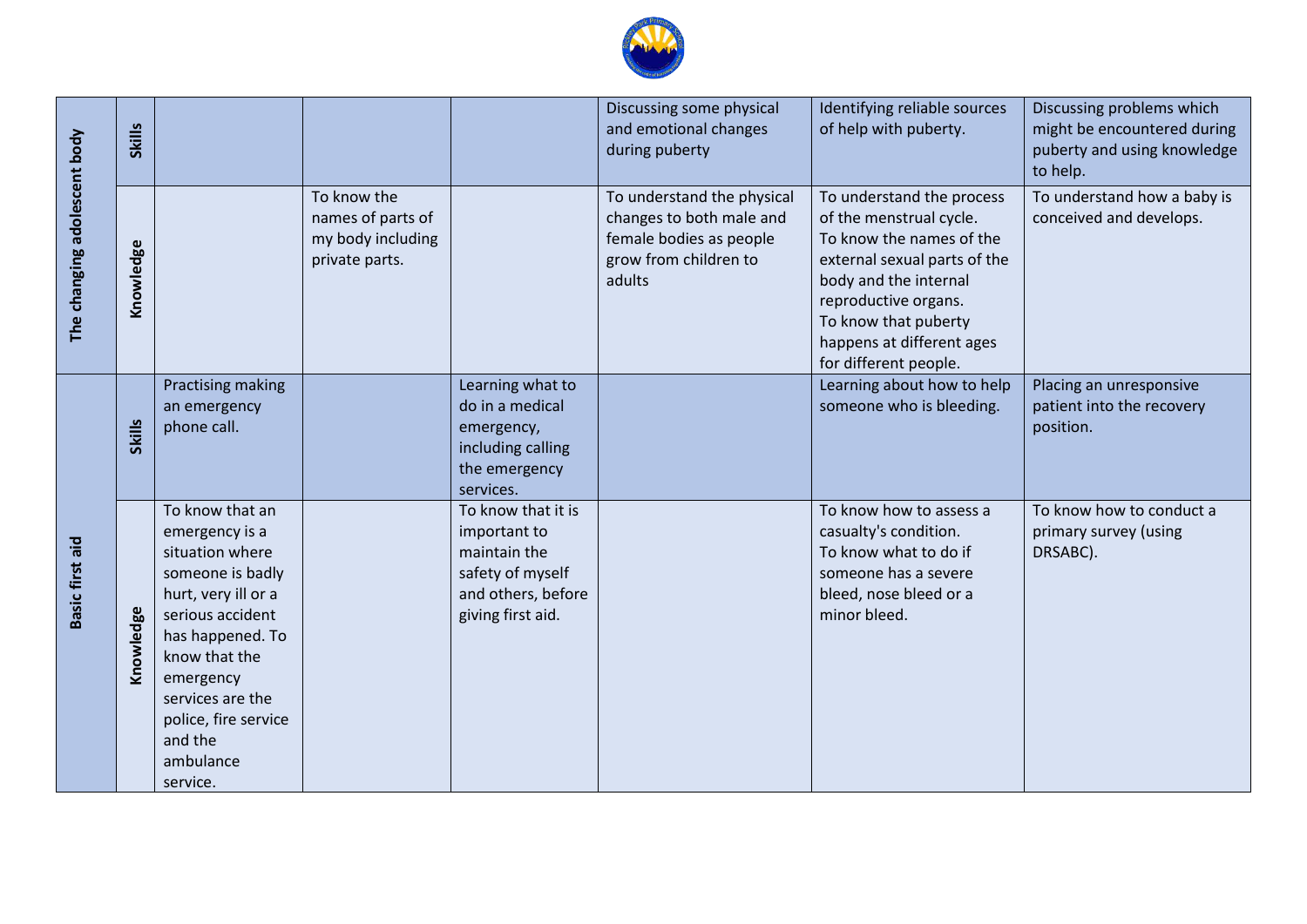

|            |               |                         |                   |                             |                     |                                       |                          | Exploring how the media<br>might influence our identity |
|------------|---------------|-------------------------|-------------------|-----------------------------|---------------------|---------------------------------------|--------------------------|---------------------------------------------------------|
| Identity   |               |                         |                   |                             |                     |                                       |                          | To be respectful to those of                            |
|            | <b>Skills</b> |                         |                   |                             |                     |                                       |                          | different identities.                                   |
|            |               |                         |                   |                             |                     |                                       |                          | To accept differences of                                |
|            |               |                         |                   |                             |                     |                                       |                          | others.                                                 |
|            |               |                         |                   |                             |                     |                                       |                          | To know that identity is the                            |
|            | Knowledge     |                         |                   |                             |                     |                                       |                          | way we see ourselves and                                |
|            |               |                         |                   |                             |                     |                                       |                          | also how other people see us.                           |
|            |               |                         |                   |                             |                     |                                       |                          | To know different ways I can                            |
|            |               |                         |                   |                             |                     |                                       |                          | identify including race,                                |
|            |               |                         |                   |                             |                     |                                       |                          | sexuality and gender.                                   |
|            |               | Moon Zoom -             | Light and dark    | H2Woah                      | <b>Epic Empires</b> | <b>Dragon Dynasty</b>                 |                          | Tiempo de Fiesta                                        |
| Topic      |               | Space                   |                   |                             |                     |                                       |                          | Identity - Survival of the                              |
|            |               |                         |                   |                             |                     |                                       |                          | Fittest                                                 |
|            |               |                         |                   |                             |                     |                                       |                          |                                                         |
|            |               | Accident                | Medicine          | Allergic                    | Age restriction     | Attraction                            | Sperm duct               | Alcohol                                                 |
|            |               | Drug                    | Pedestrian        | Anaphylaxis                 | Asthma<br>Law       | Decision<br>Friend                    | Urethra<br><b>Uterus</b> | Internet trolling                                       |
|            |               | Emergency<br>Hazards    | Private<br>Secret | <b>Bullying</b><br>Casualty | Protect             | Influence                             | Vaginal                  | Pregnant                                                |
|            |               | Medicine                | Surprise          | Choice                      | Puberty             | Menstruation/pe                       | opening                  |                                                         |
|            |               | <b>Physical Contact</b> |                   | Cyberbullying               | Public              | riod                                  | Voice                    | Sex ed:<br>Conception                                   |
|            |               | Polite                  | Penis             | Decision                    | Tobacco             | Bladder                               | breaking                 | Fertilisation                                           |
|            |               | Respect                 | Testicle/testes   | Distraction                 | <b>Breasts</b>      | Cervix<br>Clitoris                    | Wet                      | Sexual intercourse                                      |
| Vocab      |               | Role                    | Vulva             | Fake                        | Genitals            | Egg or ova                            | dreams<br>womb           | Sperm                                                   |
|            |               | Trust                   | Vagina            | Influence                   |                     | Ejaculation                           |                          |                                                         |
|            |               |                         |                   | Injuries                    |                     | Erection                              |                          | Identity:                                               |
|            |               |                         |                   |                             |                     | Fallopian tube                        |                          | LGBT+ - Lesbian, Gay, blsexual,                         |
|            |               |                         |                   |                             |                     | Labia                                 |                          | Transgender, pansexual,                                 |
|            |               |                         |                   |                             |                     | Nipples<br>Ovary/ovaries              |                          | asexual                                                 |
|            |               |                         |                   |                             |                     | Pubic hair                            |                          | Cis-male, cis-female, trans,                            |
|            |               |                         |                   |                             |                     | Scrotum                               |                          | non-binary                                              |
|            |               |                         |                   |                             |                     |                                       |                          |                                                         |
|            |               |                         | Safeguarding and  |                             |                     | Safeguarding and safety<br>curriculum |                          | Diversity curriculum                                    |
| Cross-     |               |                         | safety curriculum |                             |                     |                                       |                          | Safety curriculum                                       |
| curricular |               |                         |                   |                             |                     |                                       |                          |                                                         |
|            |               |                         |                   |                             |                     |                                       |                          |                                                         |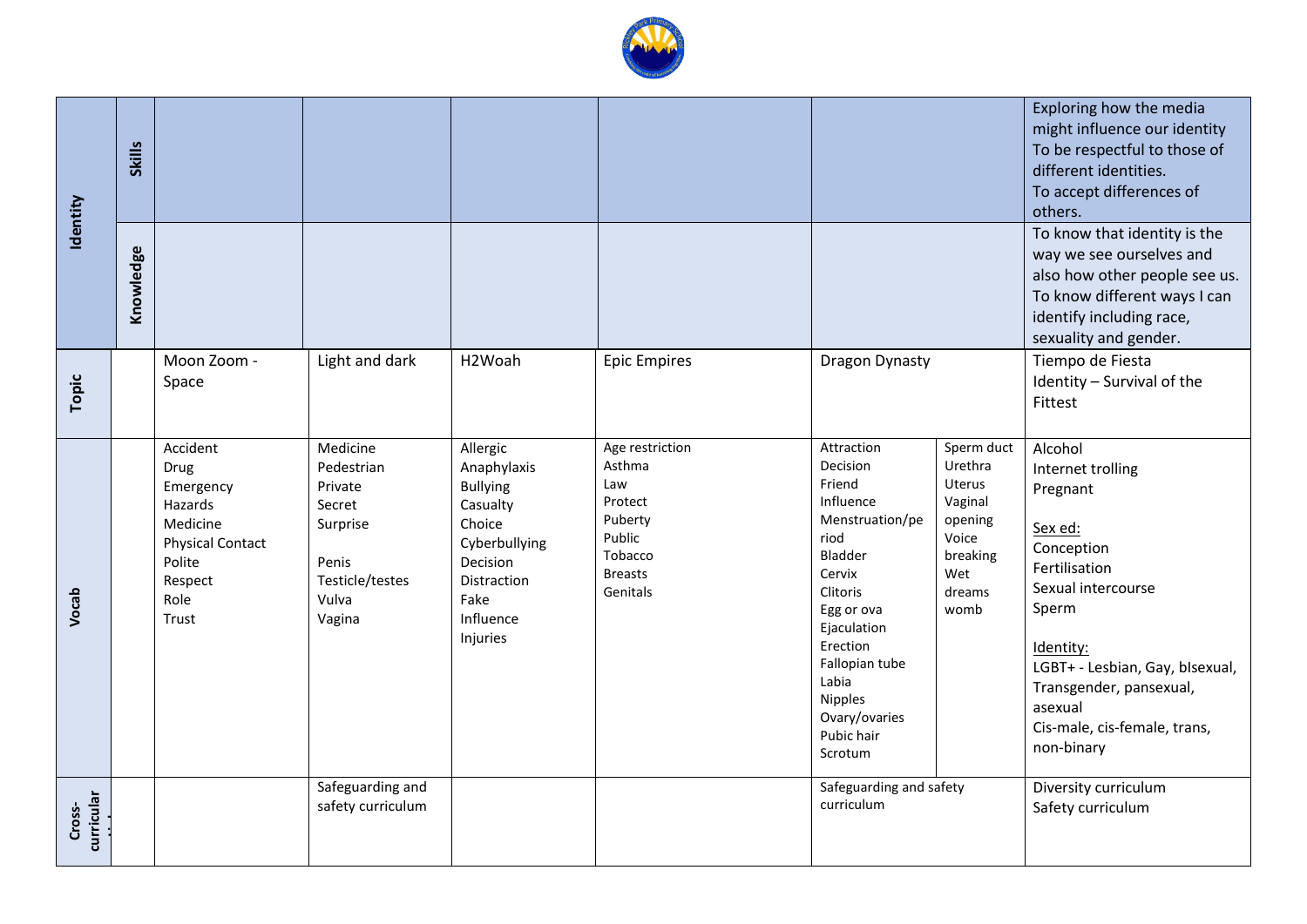

|                        |                     | Citizenship and Economic Wellbeing - Non-Statutory                                                  |                                                                                                                                                                                                               |                                                                                                                                                                                                         |                                                                                                                                                                                                                                                                                 |                                                                                                                                                                                                                                                                                                               |                                                                                                                                                                                                                                                                                                                                                                                                              |
|------------------------|---------------------|-----------------------------------------------------------------------------------------------------|---------------------------------------------------------------------------------------------------------------------------------------------------------------------------------------------------------------|---------------------------------------------------------------------------------------------------------------------------------------------------------------------------------------------------------|---------------------------------------------------------------------------------------------------------------------------------------------------------------------------------------------------------------------------------------------------------------------------------|---------------------------------------------------------------------------------------------------------------------------------------------------------------------------------------------------------------------------------------------------------------------------------------------------------------|--------------------------------------------------------------------------------------------------------------------------------------------------------------------------------------------------------------------------------------------------------------------------------------------------------------------------------------------------------------------------------------------------------------|
|                        |                     | Year 1                                                                                              | Year <sub>2</sub>                                                                                                                                                                                             | Year <sub>3</sub>                                                                                                                                                                                       | Year 4                                                                                                                                                                                                                                                                          | Year 5                                                                                                                                                                                                                                                                                                        | Year <sub>6</sub>                                                                                                                                                                                                                                                                                                                                                                                            |
| Curriculum<br>National | ৳<br>end<br>£<br>δŅ | Year 1                                                                                              | Year 2                                                                                                                                                                                                        | Year 3                                                                                                                                                                                                  | Year 4                                                                                                                                                                                                                                                                          | Year 5                                                                                                                                                                                                                                                                                                        | Year <sub>6</sub>                                                                                                                                                                                                                                                                                                                                                                                            |
| Citizenship            | <b>Skills</b>       | Recognising why<br>rules are<br>necessary.<br><b>Exploring the</b><br>differences<br>between people | Explaining why<br>rules are in place.<br>Learning how to<br>discuss issues of<br>concern to me.                                                                                                               | <b>Exploring how</b><br>children's rights<br>help them and<br>other children.<br>Considering the<br>responsibilities<br>that adults and<br>children have to<br>maintain<br>children's rights.           | Discussing how we can help<br>to protect human rights.<br>Identifying the benefits<br>different groups bring to<br>the local community.<br>Discussing the positives<br>diversity brings to a<br>community.                                                                      | Developing an<br>understanding of how<br>parliament and Government<br>work                                                                                                                                                                                                                                    | Discussing how education and<br>other human rights protect<br>us. Discussing how people can<br>influence what happens in<br>parliament. Discussing ways<br>to challenge prejudice and<br>discrimination. Identifying<br>appropriate ways to share<br>views and ideas with others.                                                                                                                            |
|                        | Knowledge           | To know the<br>rules in school.<br>To understand<br>that people are<br>all different.               | To know some<br>of the different<br>places where<br>rules apply. To<br>know that some<br>rules are made<br>to be followed<br>by everyone<br>and are known<br>as 'laws'. To<br>understand that<br>everyone has | To understand<br>the UN<br>Convention on<br>the Rights of<br>the Child. To<br>know that the<br>local council is<br>responsible for<br>looking after<br>the local area.<br>To know that<br>elections are | To know that human rights<br>are specific rights that apply<br>to all people. To know some<br>of the people who protect<br>our human rights such as<br>police, judges and<br>politicians. To know that<br>there are a number of<br>groups which make up the<br>local community. | To know what happens<br>when someone breaks the<br>law. To know that<br>parliament is made up of<br>the House of Commons, the<br>House of Lords and the<br>Monarch. To know that<br>parliament is where MPs<br>debate issues, propose<br>laws, amend existing laws<br>and challenge the<br>government's work. | To know that education is an<br>important human right. To<br>know that the prime minister<br>appoints 'ministers' who have<br>responsibility for different<br>areas, such as healthcare and<br>education. To know that<br>prejudice is making<br>assumptions about someone<br>based on certain information.<br>To know that discrimination is<br>treating someone differently<br>because of certain factors. |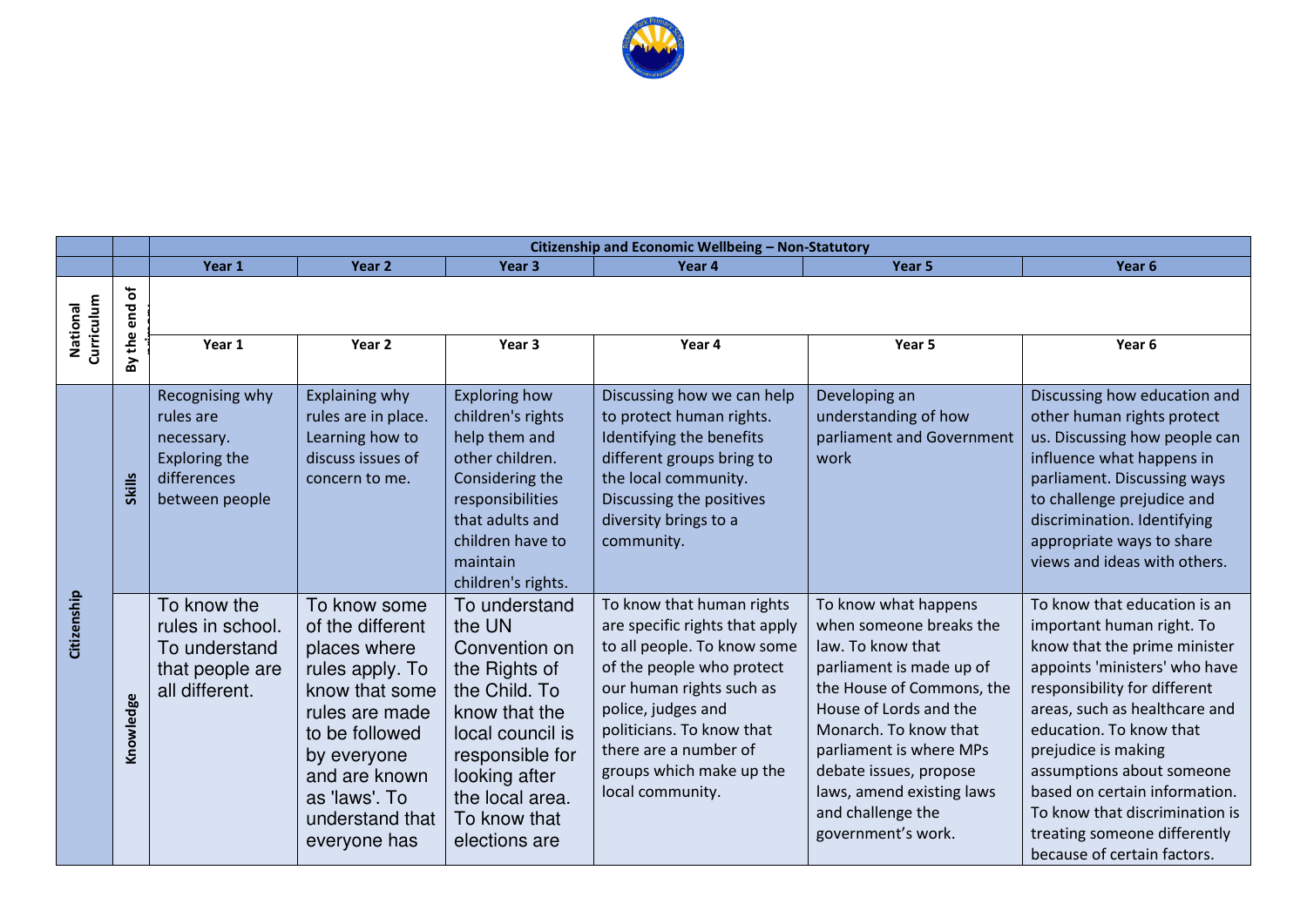

|                    |               |                                                                                                                                                  | similarities and<br>differences.                                                                                                                       | held where<br>adults can vote<br>for local<br>councillors. To<br>understand the<br>role of charities<br>in the<br>community.                                         |                                                                                                                      |                                                                                                                                                                                             |                                                                                                                                                                                                                                                                                                                                                                                         |
|--------------------|---------------|--------------------------------------------------------------------------------------------------------------------------------------------------|--------------------------------------------------------------------------------------------------------------------------------------------------------|----------------------------------------------------------------------------------------------------------------------------------------------------------------------|----------------------------------------------------------------------------------------------------------------------|---------------------------------------------------------------------------------------------------------------------------------------------------------------------------------------------|-----------------------------------------------------------------------------------------------------------------------------------------------------------------------------------------------------------------------------------------------------------------------------------------------------------------------------------------------------------------------------------------|
| Vocab              |               | Care,<br>Democracy<br>Different<br>Fair<br>Pet<br>Responsibility<br>Rule<br>Similar<br>Unique<br>vote                                            | Election<br>Environment<br>Identity<br>Job<br>Opinion<br>Rule<br>School council<br>Volunteer<br>vote                                                   | Charity<br>Community<br>Consequence<br>Council<br>Councillor<br>Law<br>Recycling<br>Rights<br>United Nations/UN                                                      | Authority<br>Cabinet<br>Council officer<br>Diversity<br>Human rights<br>Local government<br>Protect<br>Reuse         | Defendant<br>Freedom of expression<br>government<br><b>House of Commons</b><br>Judge<br>Jury<br>Member of Parliament (MP)<br>Parliament<br>Pressure group<br><b>Prime Minister</b><br>Trial | Authority<br>Conflict<br>Earn<br>Expectation<br>Grief<br>Grieving<br>Protected characteristics<br>Resolve<br>Respect                                                                                                                                                                                                                                                                    |
|                    | <b>Skills</b> | Discussing what to<br>do if we find<br>money. Exploring<br>choices people<br>make about<br>money.                                                | Identifying<br>whether<br>something is a<br>want or need.<br>Recognising that<br>people make<br>choices about how<br>to spend money.                   | Considering the<br>advantages and<br>disadvantages of<br>different payment<br>methods.                                                                               | Identifying negative and<br>positive influences that can<br>affect our career choices.                               | Discussing risks associated<br>with money                                                                                                                                                   | Identifying jobs which might<br>be suitable for them.                                                                                                                                                                                                                                                                                                                                   |
| Economic wellbeing | Knowledge     | To know that<br>coins and notes<br>have different<br>values. To<br>know some of<br>the ways<br>children may<br>receive money.<br>To know that it | To know some<br>of the ways in<br>which adults<br>get money. To<br>know the<br>difference<br>between a<br>'want' and<br>'need'. To know<br>some of the | To understand<br>that there are<br>different ways<br>to pay for<br>things. To<br>understand that<br>there are a<br>range of jobs<br>available. To<br>understand that | To understand the<br>importance of tracking<br>money. Exploring ways to<br>overcome stereotypes in<br>the workplace. | To know some ways that<br>people lose money,<br>including gambling.                                                                                                                         | To know different career<br>opportunities. To know I am not<br>limited to one avenue, that I can<br>explore different careers and<br>areas of expertise. To know I do<br>not have to go to university, but<br>it is an option. To know that for<br>certain careers I have to attend<br>university and others I do not. To<br>know that my gender does not<br>limit my career prospects. |